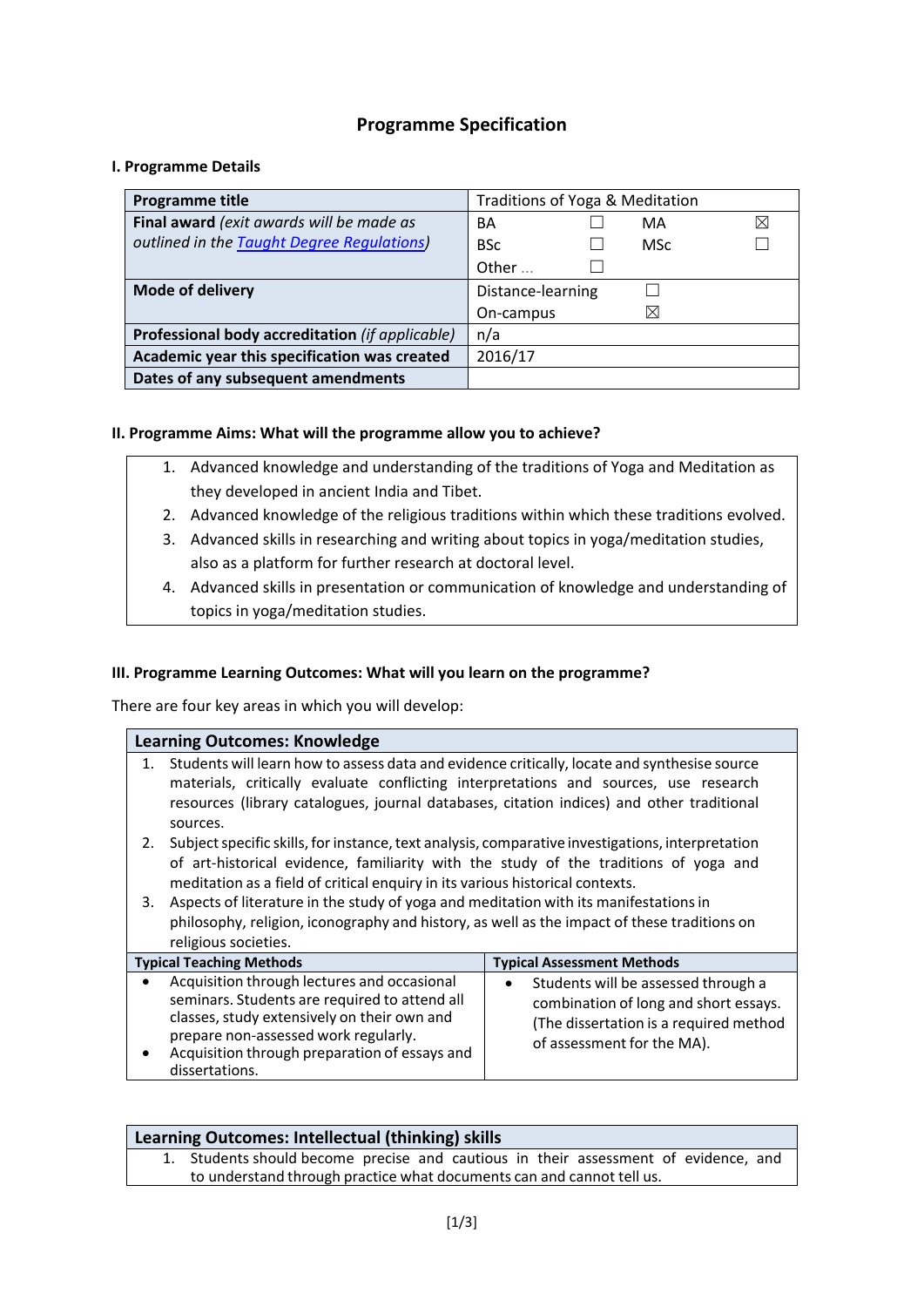- 2. Students will develop the capacity to discuss theoretical and epistemological issues in an articulate, informed, and intellectual manner.
- 3. Students will learn to become precise and critical in their assessment of scholarly arguments and to question interpretations, however authoritative, in order to reassess evidence for themselves.
- 4. Students will learn to present complex theoretical arguments clearly and creatively.
- 5. Students will acquire both theoretical and regional expertise in order to develop and apply self-reflexive approaches to the issues raised by the cross-cultural study of yoga and meditation traditions.

| <b>Typical Teaching Methods</b>                                                                                                                                                                                                                                                                                                                                                                                                                                                                                                                                                                                                                                | <b>Typical Assessment Methods</b>                                                                                                                                                                                                              |
|----------------------------------------------------------------------------------------------------------------------------------------------------------------------------------------------------------------------------------------------------------------------------------------------------------------------------------------------------------------------------------------------------------------------------------------------------------------------------------------------------------------------------------------------------------------------------------------------------------------------------------------------------------------|------------------------------------------------------------------------------------------------------------------------------------------------------------------------------------------------------------------------------------------------|
| Acquisition of all skills will be fostered<br>directly through the programme's core<br>option and indirectly through both the<br>additional options, and supervision of<br>the students' dissertations.<br>The development of intellectual skills will be<br>facilitated through lectures (and seminars),<br>and students' progress will be monitored<br>through close assessment and supervision of<br>coursework as well as through non-assessed<br>seminar presentations. All courses will<br>introduce information that will need to be<br>assessed critically and will demonstrate how<br>conflicting interpretations arise from the<br>same information. | The emphasis on assessed written<br>work by essay is in order to ensure<br>advanced level training in skilled<br>cognitive argumentation as a core<br>contribution to preparation for further<br>postgraduate study at the MPhil/PhD<br>level. |

| <b>Learning Outcomes: Subject-based practical skills</b>                                                                                                                                                                                                                                                                                                                                                                                                                                                                                                                                                                                                                                                                                |                                       |  |
|-----------------------------------------------------------------------------------------------------------------------------------------------------------------------------------------------------------------------------------------------------------------------------------------------------------------------------------------------------------------------------------------------------------------------------------------------------------------------------------------------------------------------------------------------------------------------------------------------------------------------------------------------------------------------------------------------------------------------------------------|---------------------------------------|--|
| 1. Academic writing<br>IT-based information retrieval and processing<br>2.<br>Presentational skills<br>3.                                                                                                                                                                                                                                                                                                                                                                                                                                                                                                                                                                                                                               |                                       |  |
| Independent study skills and research techniques<br>4.<br>Reflexive learning<br>5.                                                                                                                                                                                                                                                                                                                                                                                                                                                                                                                                                                                                                                                      |                                       |  |
| <b>Typical Teaching Methods</b>                                                                                                                                                                                                                                                                                                                                                                                                                                                                                                                                                                                                                                                                                                         | <b>Typical Assessment Methods</b>     |  |
| Acquisition of academic writing<br>skills through the preparation of<br>long essays and the dissertation.<br>Acquisition of information retrieval<br>skills through course teaching and<br>training sessions offered by the<br>Library and Information Services staff.<br>Acquisition of presentational skills through<br>seminar and tutorial presentations.<br>Acquisition of essays writing techniques<br>through skill workshops offered by the<br>Learning and Teaching Unit.<br>Acquisition of independent study skills and<br>research techniques through supervised<br>individual research and writing (dissertation<br>and long essays).<br>Acquisition of reflexive learning through<br>discussion and supervised coursework. | Combination of short and long essays. |  |

## **Learning Outcomes: Transferrable skills**

The programme will encourage students to:

1. Write concisely and with clarity.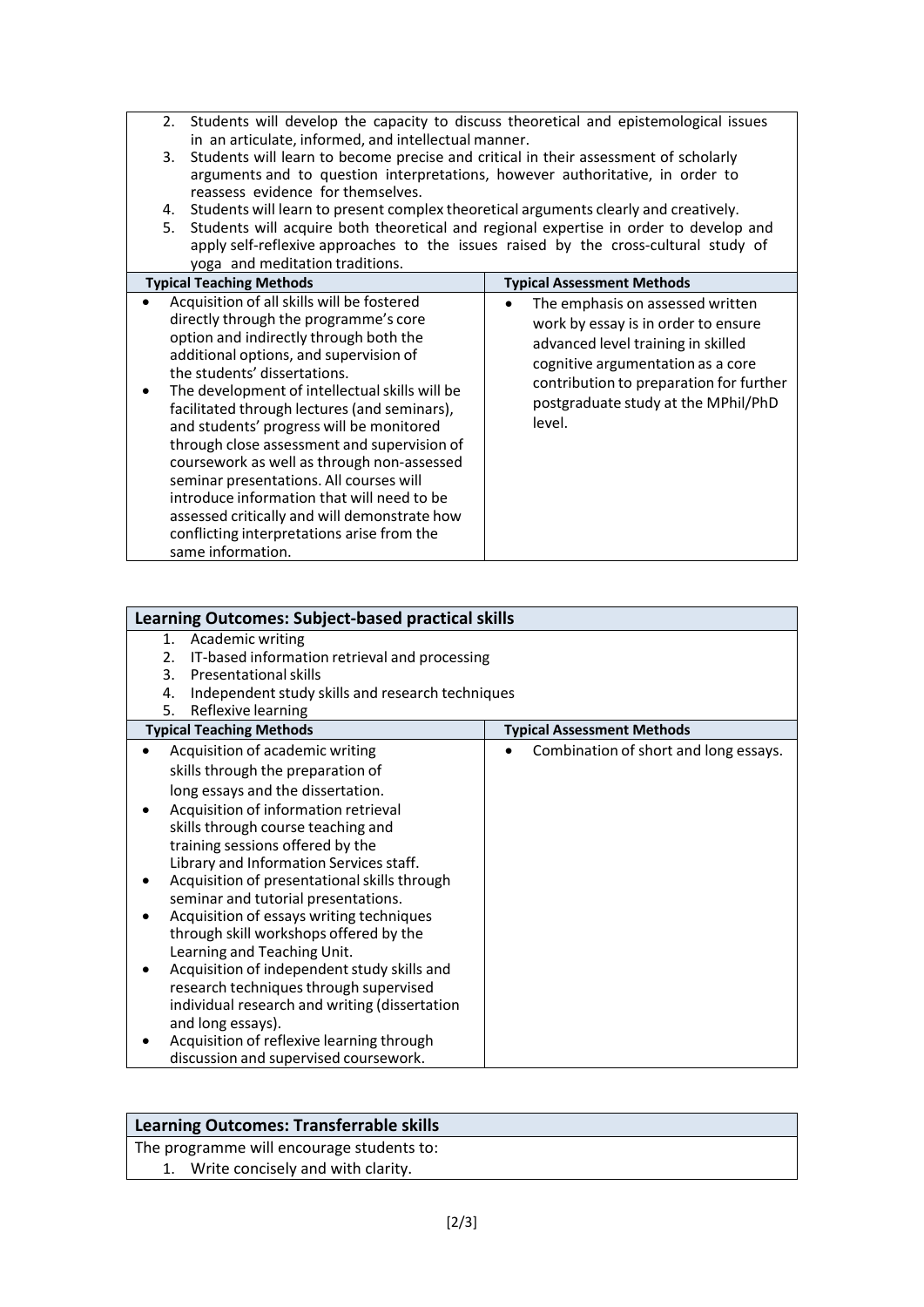- 2. Effectively structure and communicate ideas (oral and written).
- 3. Explore and assess a variety of sources for research purposes.
- 4. Work to deadlines and high academic standards.
- 5. Assess the validity and cogency of arguments.
- 6. Formulate judgements that involve complex factors.
- 7. Develop self-reflexivity.
- 8. Develop an awareness of the ethical complexity of representational practices.
- 9. Question the nature of social and cultural constructs.

| <b>Typical Teaching Methods</b>                                                                                                                                                                                                                      | <b>Typical Assessment Methods</b>                                           |
|------------------------------------------------------------------------------------------------------------------------------------------------------------------------------------------------------------------------------------------------------|-----------------------------------------------------------------------------|
| Lectures<br>Regular monitoring and feedback on<br>student progress during each stage of the<br>programme's courses.<br>Substantial elements of independent learning,<br>with feedback<br>Occasional seminar discussion and individual<br>supervision | Combination of short and long essays,<br>٠<br>dissertation and course work. |

#### **General statement on contact hours – postgraduate programmes**

Masters programmes (with the exception of two-year full-time MAs) consist of 180 credits, made up of taught modules of 30 or 15 credits, taught over 10 or 20 weeks, and a dissertation of 60 credits. The programme structure shows which modules are compulsory and which optional. As a rough guide, 1 credit equals approximately 10 hours of work. Most of this will be independent study (see [https://www.soas.ac.uk/admissions/ug/teaching/\)](https://www.soas.ac.uk/admissions/ug/teaching/) such as reading and research, preparing coursework, revising for examinations and so on. Also included is class time, for example lectures, seminars and other classes. Some subjects may have more class time than others – a typical example of this are language acquisition modules.

At SOAS, most postgraduate modules have a one-hour lecture and a one-hour seminar every week, but this does vary.

More information can be found on individual module pages.